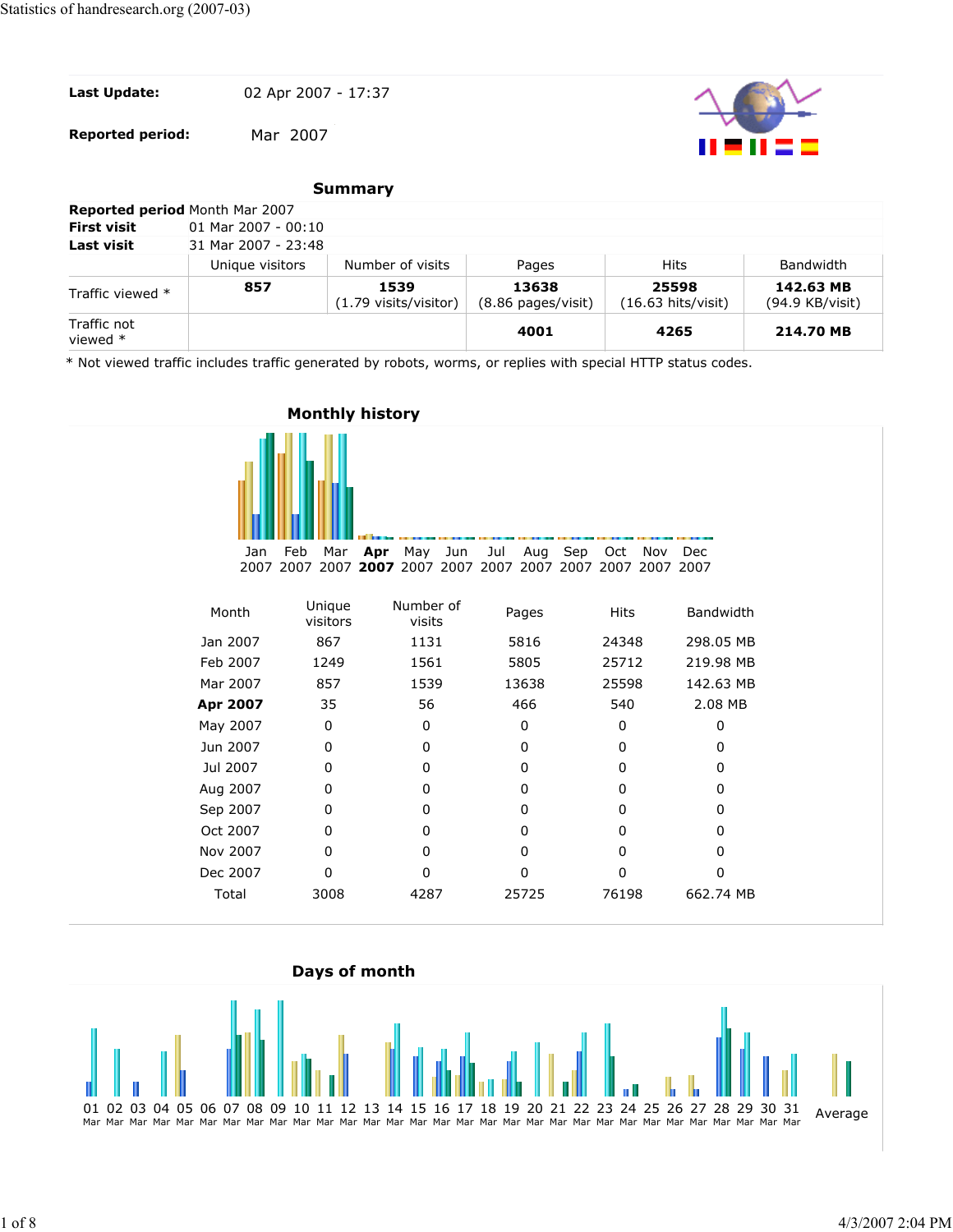| Day         | Number of<br>visits | Pages  | Hits   | Bandwidth |
|-------------|---------------------|--------|--------|-----------|
| 01 Mar 2007 | 66                  | 207    | 1022   | 7.17 MB   |
| 02 Mar 2007 | 66                  | 114    | 704    | 3.81 MB   |
| 03 Mar 2007 | 57                  | 196    | 690    | 5.10 MB   |
| 04 Mar 2007 | 57                  | 112    | 675    | 3.76 MB   |
| 05 Mar 2007 | 73                  | 388    | 1599   | 13.97 MB  |
| 06 Mar 2007 | 77                  | 224    | 688    | 4.71 MB   |
| 07 Mar 2007 | 127                 | 703    | 1453   | 8.03 MB   |
| 08 Mar 2007 | 75                  | 679    | 1312   | 7.38 MB   |
| 09 Mar 2007 | 43                  | 797    | 1450   | 8.50 MB   |
| 10 Mar 2007 | 41                  | 143    | 638    | 4.88 MB   |
| 11 Mar 2007 | 30                  | 88     | 368    | 2.67 MB   |
| 12 Mar 2007 | 72                  | 624    | 1032   | 4.37 MB   |
| 13 Mar 2007 | 57                  | 760    | 1319   | 6.29 MB   |
| 14 Mar 2007 | 64                  | 709    | 1092   | 5.72 MB   |
| 15 Mar 2007 | 82                  | 600    | 733    | 3.14 MB   |
| 16 Mar 2007 | 22                  | 526    | 702    | 3.31 MB   |
| 17 Mar 2007 | 25                  | 600    | 959    | 4.27 MB   |
| 18 Mar 2007 | 16                  | 86     | 234    | 1.08 MB   |
| 19 Mar 2007 | 19                  | 530    | 664    | 1.85 MB   |
| 20 Mar 2007 | 63                  | 571    | 813    | 2.30 MB   |
| 21 Mar 2007 | 50                  | 572    | 641    | 1.82 MB   |
| 22 Mar 2007 | 30                  | 666    | 952    | 8.41 MB   |
| 23 Mar 2007 | 43                  | 606    | 1099   | 5.26 MB   |
| 24 Mar 2007 | 18                  | 95     | 226    | 1.42 MB   |
| 25 Mar 2007 | 18                  | 85     | 195    | 1.26 MB   |
| 26 Mar 2007 | 22                  | 104    | 301    | 1.36 MB   |
| 27 Mar 2007 | 25                  | 106    | 285    | 2.00 MB   |
| 28 Mar 2007 | 82                  | 881    | 1344   | 8.86 MB   |
| 29 Mar 2007 | 63                  | 698    | 945    | 5.69 MB   |
| 30 Mar 2007 | 26                  | 592    | 824    | 2.58 MB   |
| 31 Mar 2007 | 30                  | 576    | 639    | 1.68 MB   |
| Average     | 49.65               | 439.94 | 825.74 | 4.60 MB   |
| Total       | 1539                | 13638  | 25598  | 142.63 MB |





| Pages  | Hits    | Bandwidth |
|--------|---------|-----------|
| 411.50 | 899     | 5.38 MB   |
| 415.25 | 776.25  | 3.82 MB   |
| 716.25 | 1132.50 | 6.11 MB   |
| 570    | 992.80  | 6.36 MB   |
| 527    | 955.80  | 4.69 MB   |
|        |         |           |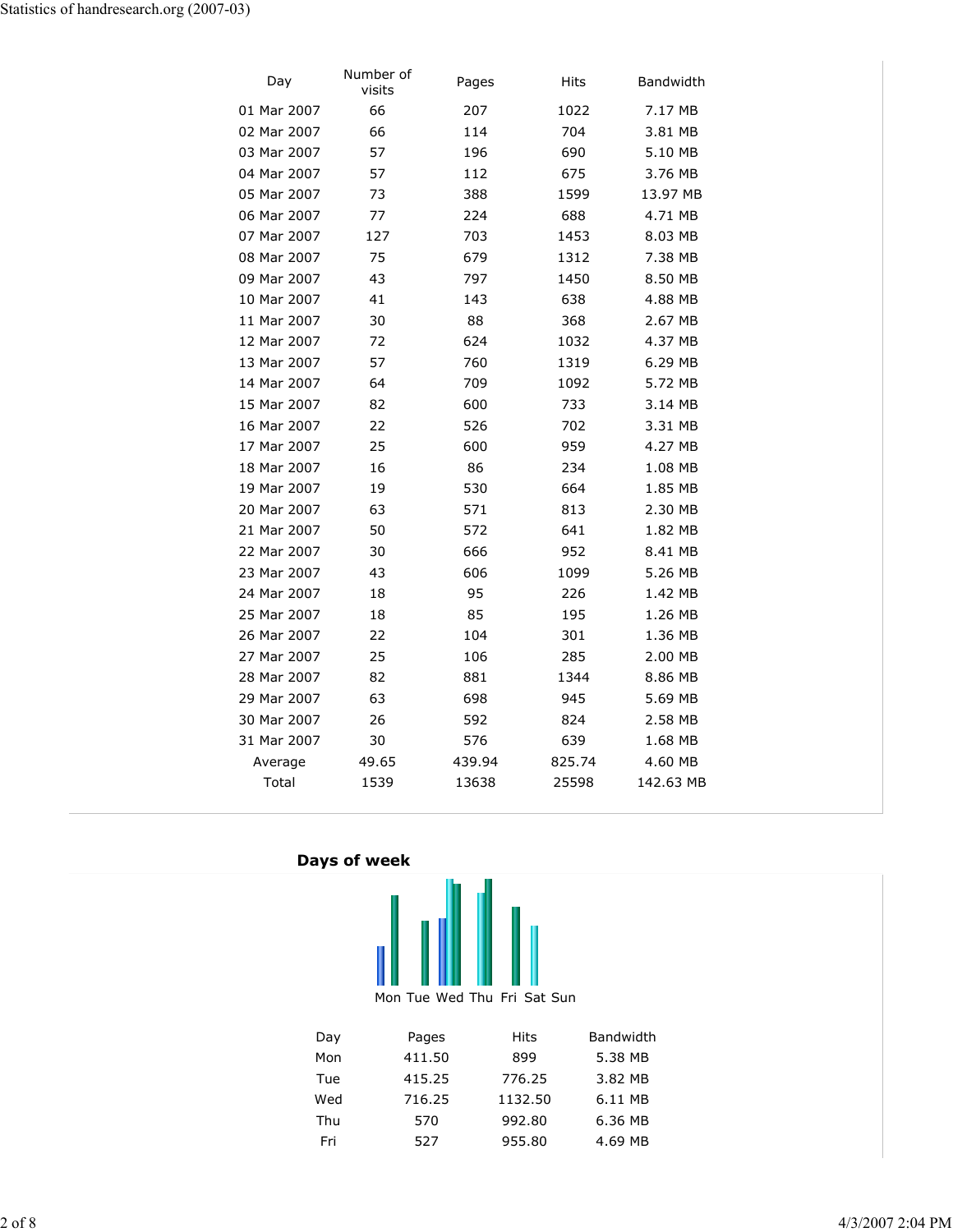|                           |             | Sat          | 322                    | 630.40               | 3.47 MB        |                |               |
|---------------------------|-------------|--------------|------------------------|----------------------|----------------|----------------|---------------|
|                           |             | Sun          | 92.75                  | 368                  | 2.19 MB        |                |               |
|                           |             |              |                        |                      |                |                |               |
|                           |             |              |                        |                      |                |                |               |
|                           |             | <b>Hours</b> |                        |                      |                |                |               |
| $\pmb{0}$<br>$\mathbf{1}$ | 3<br>4<br>2 | 5<br>7<br>6  | 8<br>$10\,$<br>11<br>9 | 13<br>15<br>12<br>14 | 18<br>16<br>17 | 19<br>20<br>21 | 23<br>22<br>O |
| Hours                     | Pages       | Hits         | Bandwidth              | Hours                | Pages          | Hits           | Bandwidth     |
| $00\,$                    | 354         | 1452         | 10.63 MB               | 12                   | 1182           | 1511           | 4.43 MB       |
| 01                        | 262         | 926          | 6.77 MB                | 13                   | 1273           | 1534           | 4.34 MB       |
| 02                        | 244         | 882          | 7.99 MB                | 14                   | 1260           | 1535           | 5.01 MB       |
| 03                        | 354         | 1257         | 9.50 MB                | 15                   | 1259           | 1583           | 6.41 MB       |
| 04                        | 255         | 857          | 6.87 MB                | 16                   | 1207           | 1556           | 6.59 MB       |
| 05                        | 238         | 799          | 6.03 MB                | 17                   | 1343           | 1922           | 7.88 MB       |
| 06                        | 156         | 653          | 3.42 MB                | 18                   | 1018           | 1651           | 12.16 MB      |
| 07                        | 217         | 548          | 3.50 MB                | 19                   | 395            | 743            | 5.21 MB       |
| 08                        | 112         | 364          | 2.34 MB                | 20                   | 255            | 587            | 4.20 MB       |
| 09                        | 107         | 380          | 2.17 MB                | 21                   | 207            | 514            | 3.67 MB       |
| $10\,$                    | 451         | 963          | 5.13 MB                | 22                   | 270            | 894            | 6.70 MB       |
| $11\,$                    | 971         | 1492         | 4.89 MB                | 23                   | 248            | 995            | 6.80 MB       |
|                           |             |              |                        |                      |                |                |               |

# **Countries (Top 25) -** Full list

|    | Countries               |           | Pages | <b>Hits</b>    | Bandwidth |
|----|-------------------------|-----------|-------|----------------|-----------|
|    | <b>United States</b>    | <b>us</b> | 11350 | 20871          | 110.29 MB |
| ×. | India                   | in        | 1140  | 1185           | 2.84 MB   |
|    | European Union          | eu        | 305   | 993            | 8.04 MB   |
| ×. | Iran                    | ir.       | 224   | 800            | 6.56 MB   |
|    | Netherlands             | nl        | 209   | 599            | 7.29 MB   |
|    | Germany                 | de        | 79    | 124            | 528.54 KB |
| 9  | Unknown                 | ip        | 67    | 223            | 1.34 MB   |
| м  | Canada                  | ca        | 63    | 278            | 1.74 MB   |
| Ш  | France                  | fr        | 32    | 137            | 1.36 MB   |
| 帶  | Australia               | au        | 30    | 62             | 450.69 KB |
| ┿  | Sweden                  | se        | 30    | 30             | 54.43 KB  |
| 幸  | Hong Kong               | hk        | 28    | 28             | 50.80 KB  |
| Ш  | Italy                   | it        | 28    | 37             | 89.22 KB  |
|    | United Arab Emirates ae |           | 23    | 68             | 529.91 KB |
| 꽃  | <b>Great Britain</b>    | gb        | 16    | 92             | 941.49 KB |
| ٠  | Switzerland             | ch        | 3     | 20             | 372.77 KB |
|    | Bangladesh              | bd        | 2     | $\overline{2}$ | 0         |
|    | Spain                   | es        | 2     | 15             | 102.45 KB |
|    | Romania                 | ro        | 2     | 2              | 3.63 KB   |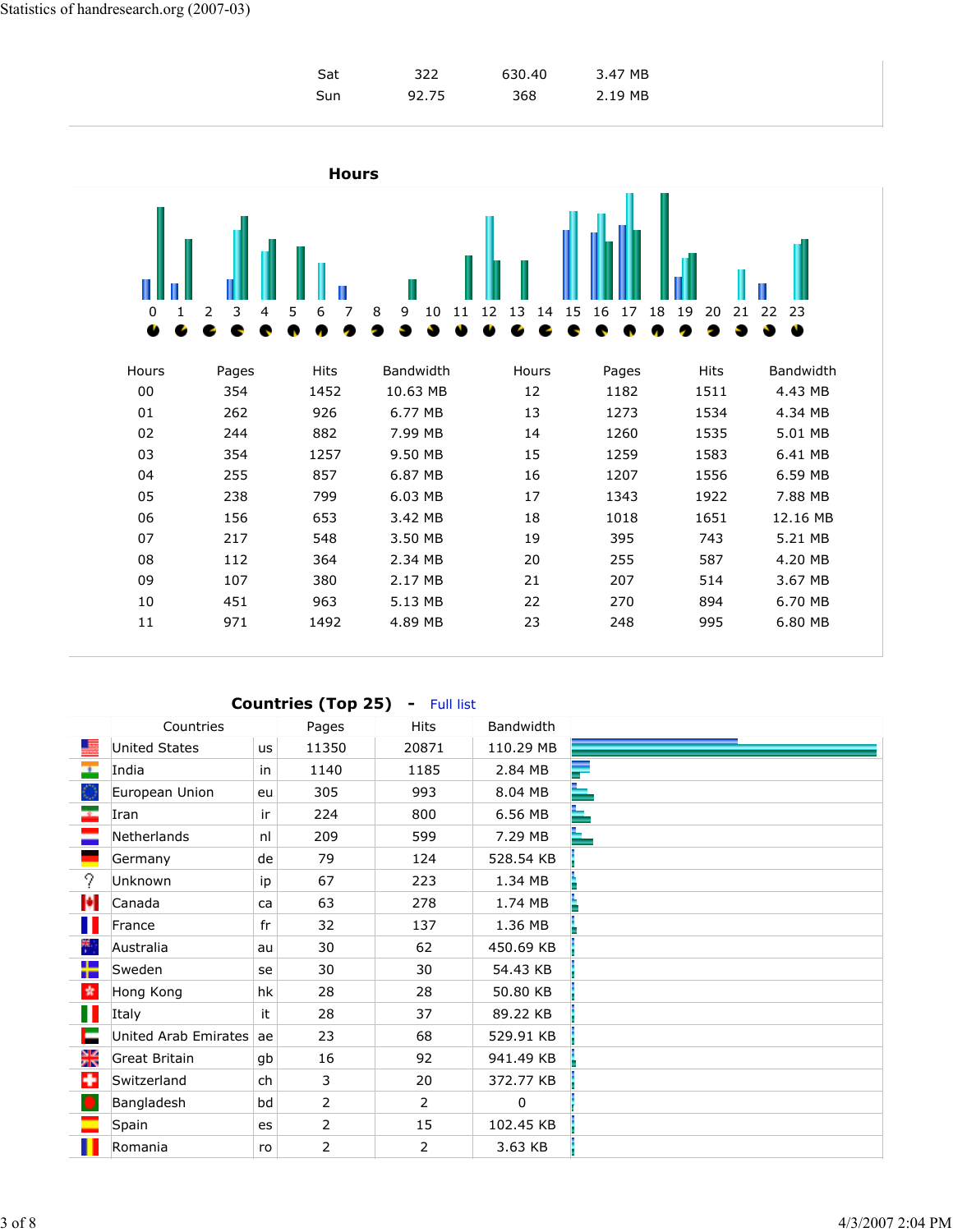| Japan     | jp |          | 12 | 28.31 KB |  |
|-----------|----|----------|----|----------|--|
| Singapore | sg | <b>.</b> | 9  | 46.34 KB |  |
| Lithuania | It |          |    | 19.63 KB |  |
| Belgium   | be |          | 9  | 47.15 KB |  |
| Senegal   | sn |          |    | 1.81 KB  |  |

### **Hosts (Top 25)** - Full list - Last visit - Unresolved IP Address

| Hosts: 0 Known, 923 Unknown (unresolved ip)<br>857 Unique visitors | Pages | Hits  | Bandwidth | Last visit          |
|--------------------------------------------------------------------|-------|-------|-----------|---------------------|
| 61.11.106.112                                                      | 1140  | 1185  | 2.84 MB   | 31 Mar 2007 - 19:31 |
| 64.62.157.218                                                      | 910   | 910   | $\Omega$  | 31 Mar 2007 - 23:48 |
| 122.162.198.60                                                     | 905   | 905   | 1.60 MB   | 22 Mar 2007 - 19:27 |
| 69.228.68.118                                                      | 814   | 2807  | 27.66 MB  | 30 Mar 2007 - 23:28 |
| 122.162.192.220                                                    | 560   | 641   | 1.75 MB   | 09 Mar 2007 - 19:35 |
| 122.162.195.23                                                     | 477   | 519   | 1.09 MB   | 08 Mar 2007 - 19:18 |
| 122.162.192.77                                                     | 452   | 456   | 898.77 KB | 07 Mar 2007 - 18:24 |
| 122.162.200.174                                                    | 441   | 557   | 1.70 MB   | 29 Mar 2007 - 16:20 |
| 122.162.204.208                                                    | 440   | 440   | 798.36 KB | 19 Mar 2007 - 19:03 |
| 122.162.193.174                                                    | 434   | 445   | 848.68 KB | 20 Mar 2007 - 18:56 |
| 122.162.192.1                                                      | 431   | 479   | 1.01 MB   | 13 Mar 2007 - 18:27 |
| 122.162.199.165                                                    | 418   | 429   | 785.22 KB | 15 Mar 2007 - 18:13 |
| 122.162.205.91                                                     | 377   | 377   | 684.05 KB | 16 Mar 2007 - 18:51 |
| 122.162.196.65                                                     | 362   | 362   | 656.83 KB | 17 Mar 2007 - 18:13 |
| 122.162.199.105                                                    | 351   | 351   | 636.87 KB | 12 Mar 2007 - 15:55 |
| 122.162.207.59                                                     | 339   | 350   | 676.28 KB | 23 Mar 2007 - 17:26 |
| 122.162.206.204                                                    | 331   | 331   | 600.58 KB | 14 Mar 2007 - 15:33 |
| 122.162.206.226                                                    | 252   | 252   | 457.24 KB | 30 Mar 2007 - 15:31 |
| 122.162.195.45                                                     | 221   | 235   | 509.08 KB | 29 Mar 2007 - 21:23 |
| 212.189.1.166                                                      | 178   | 537   | 7.06 MB   | 05 Mar 2007 - 18:44 |
| 122.162.194.240                                                    | 169   | 204   | 457.36 KB | 14 Mar 2007 - 18:19 |
| 122.162.204.212                                                    | 163   | 163   | 295.76 KB | 13 Mar 2007 - 11:15 |
| 67.161.12.60                                                       | 119   | 211   | 2.00 MB   | 16 Mar 2007 - 05:52 |
| 209.8.20.194                                                       | 100   | 100   | 946.02 KB | 17 Mar 2007 - 07:48 |
| 199.68.77.235                                                      | 85    | 116   | 1.26 MB   | 28 Mar 2007 - 11:44 |
| Others                                                             | 3169  | 12236 | 85.62 MB  |                     |

## Authenticated users (Top 10) - Full list - Last visit

| Authenticated users: 0                | Pages | Hits  | Bandwidth | Last visit |
|---------------------------------------|-------|-------|-----------|------------|
| Other logins (and/or anonymous users) | 13638 | 25598 | 142.63 MB |            |

# **Robots/Spiders visitors (Top 25) -** Full list **-** Last visit

| 10 different robots*                              | <b>Hits</b> | Bandwidth | Last visit          |
|---------------------------------------------------|-------------|-----------|---------------------|
| Googlebot                                         | $1036 + 48$ | 133.14 MB | 31 Mar 2007 - 22:28 |
| Unknown robot (identified by 'crawl')             | $865 + 17$  | 20.95 MB  | 30 Mar 2007 - 16:26 |
| MSNBot                                            | $592 + 246$ | 39.86 MB  | 31 Mar 2007 - 22:15 |
| Inktomi Slurp                                     | $355 + 264$ | 18.40 MB  | 31 Mar 2007 - 20:05 |
| Unknown robot (identified by hit on 'robots.txt') | $0 + 18$    | 2.51 KB   | 30 Mar 2007 - 20:41 |
| Unknown robot (identified by 'spider')            | $4 + 4$     | 86.42 KB  | 31 Mar 2007 - 01:42 |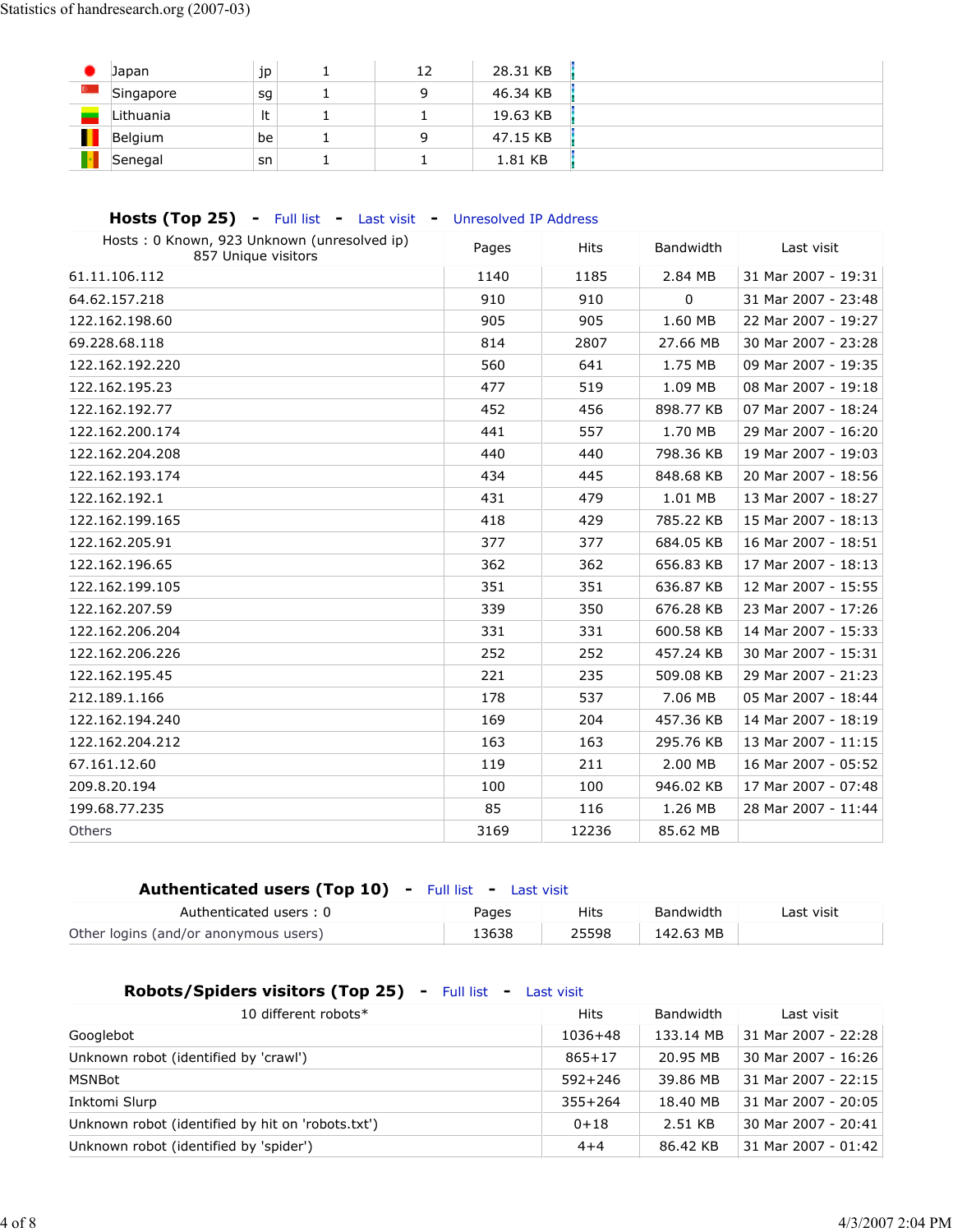| Unknown robot (identified by 'robot') |         |         | $\mid$ 18 Mar 2007 - 04:16 $\mid$ |
|---------------------------------------|---------|---------|-----------------------------------|
| AskJeeves                             | $2+2$   | 3.91 KB | 28 Mar 2007 - 12:39               |
| Alexa (IA Archiver)                   | $1 + 1$ | 1.95 KB | 04 Mar 2007 - 06:10               |
| <b>LinkWalker</b>                     | $1 + 1$ | 1.95 KB | 06 Mar 2007 - 00:51               |

\* Robots shown here gave hits or traffic "not viewed" by visitors, so they are not included in other charts. Numbers after + are successful hits on "robots.txt" files

#### **Visits duration**

| Number of visits: 1539 - Average: 334 s | Number of<br>visits | Percent |
|-----------------------------------------|---------------------|---------|
| $0s-30s$                                | 1129                | 73.3 %  |
| $30s-2mn$                               | 95                  | 6.1%    |
| 2mn-5mn                                 | 73                  | 4.7%    |
| $5mn-15mn$                              | 56                  | 3.6%    |
| $15$ mn- $30$ mn                        | 86                  | 5.5%    |
| $30mn-1h$                               | 38                  | 2.4%    |
| $1h+$                                   | 62                  | $4\%$   |

### **Files type**

|    |            | Files type                       | <b>Hits</b> | Percent   | <b>Bandwidth</b> | Percent |
|----|------------|----------------------------------|-------------|-----------|------------------|---------|
| 뽭  | html       | HTML or XML static page          | 9980        | 38.9%     | 17.68 MB         | 12.3 %  |
|    | gif        | Image                            | 7248        | 28.3 %    | 6.54 MB          | $4.5\%$ |
| 4) | php        | Dynamic Html page or Script file | 3658        | 14.2 %    | 90.96 MB         | 63.7 %  |
|    | įs         | Javascript file                  | 2620        | $10.2 \%$ | 16.53 MB         | 11.5 %  |
|    | <b>CSS</b> | Cascading Style Sheet file       | 1323        | $5.1 \%$  | 8.73 MB          | 6.1%    |
|    | jpg        | Image                            | 769         | $3\%$     | 2.19 MB          | 1.5 %   |

| <b>Pages-URL (Top 25) - Full list - Entry - Exit</b> |  |  |  |  |  |  |
|------------------------------------------------------|--|--|--|--|--|--|
|------------------------------------------------------|--|--|--|--|--|--|

| 96 different pages-url          | Viewed | Average<br>size | Entry        | Exit |
|---------------------------------|--------|-----------------|--------------|------|
|                                 | 9838   | 1.64 KB         | 634          | 521  |
| /pages/scholarships_details.php | 739    | 17.78 KB        | 522          | 519  |
| /pages/index.php                | 339    | 27.52 KB        | 48           | 85   |
| /pages/scholarships.php         | 312    | 11.33 KB        | 174          | 120  |
| /pages/papers_list.php          | 216    | 17.71 KB        | 11           | 12   |
| /pages/who_we_are.php           | 212    | 15.58 KB        | 9            | 55   |
| /pages/staff.php                | 117    | 13.63 KB        | 24           | 15   |
| /pages/papers_show_file.php     | 117    | 173.95 KB       | 21           | 39   |
| /pages/conferences.php          | 111    | 14.98 KB        | $\mathbf{1}$ | 10   |
| /pages/papers_menu.php          | 111    | 19.39 KB        | 3            | 6    |
| /pages/papers_abstract.php      | 107    | 13.25 KB        | 10           | 12   |
| /pages/calendar.php             | 95     | 12.30 KB        | 5            | 8    |
| /pages/eco_main.php             | 92     | 23.13 KB        | 3            | 9    |
| /test/pages/login.php           | 92     | 9.69 KB         | $\mathbf{1}$ | 1    |
| /admin/news_manage.php          | 88     | 38.78 KB        |              | 6    |
| /pages/edo_list.php             | 85     | 17.14 KB        | 13           | 30   |
| /pages/advisors.php             | 84     | 16.75 KB        | 6            | 3    |
| /pages/data.php                 | 72     | 20.13 KB        | 2            | 8    |
| /pages/contact us.php           | 59     | 15.33 KB        | 3            | 13   |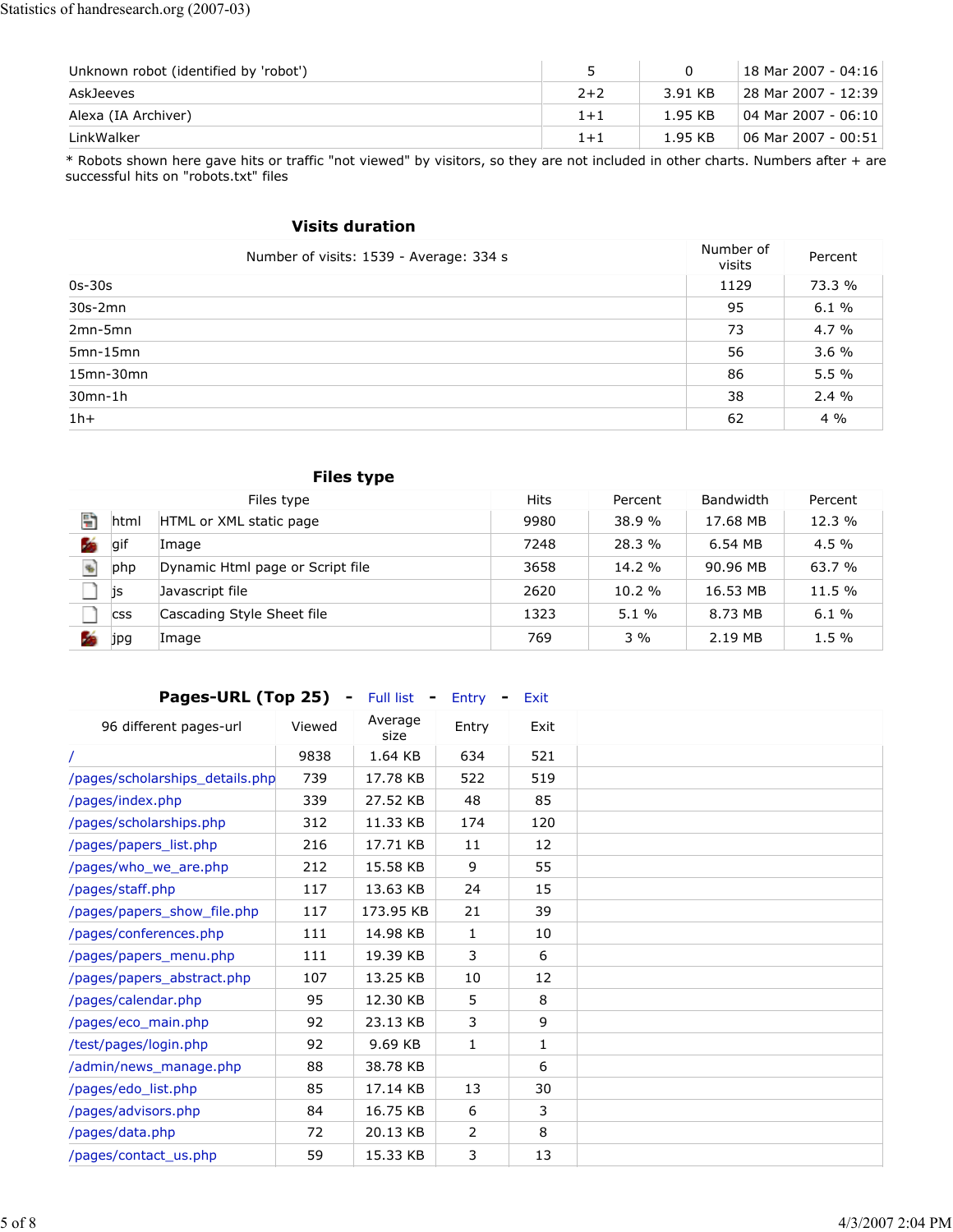| /admin/event.php             | 54  | 39.96 KB |    |    |
|------------------------------|-----|----------|----|----|
| /pages/links.php             | 49  | 25.08 KB |    | 12 |
| /admin/                      | 43  | 19.43 KB | 27 | 5  |
| /admin/news_add.php          | 41  | 36.17 KB |    |    |
| /pages/app_download_file.php | 41  | 57.20 KB | 9  | 25 |
| /admin/home.php              | 39  | 34.04 KB |    | 2  |
| <b>Others</b>                | 485 | 25.96 KB | 12 | 23 |

# **Operating Systems (Top 10) -** Full list/Versions **-** Unknown

|         | <b>Operating Systems</b> | Hits  | Percent  |
|---------|--------------------------|-------|----------|
|         | <b>Windows</b>           | 14884 | 58.1 %   |
| $\circ$ | Unknown                  | 9937  | 38.8%    |
|         | Macintosh                | 706   | 2.7%     |
|         | Linux                    | 71    | $0.2 \%$ |

## **Browsers (Top 10) -** Full list/Versions **-** Unknown

|                          | <b>Browsers</b>             | Grabber   | <b>Hits</b> | Percent |
|--------------------------|-----------------------------|-----------|-------------|---------|
| b                        | <b>MS Internet Explorer</b> | No        | 12833       | 50.1 %  |
| 9                        | Unknown                     | 2         | 9711        | 37.9 %  |
| Đ                        | <b>Firefox</b>              | No        | 2177        | 8.5 %   |
| G                        | Safari                      | No        | 460         | 1.7%    |
| N                        | <b>Netscape</b>             | No        | 205         | 0.8%    |
|                          | Mozilla                     | <b>No</b> | 148         | 0.5%    |
| $\bf \bm \theta$         | Opera                       | No        | 45          | 0.1%    |
| ĵΚ                       | Konqueror                   | No        | 9           | $0\%$   |
|                          | K-Meleon                    | No        | 5           | $0\%$   |
| $\overline{\phantom{0}}$ | Links                       | No        | 3           | $0\%$   |
|                          | <b>Others</b>               |           | 2           | $0\%$   |

#### **Connect to site from**

| Origin                                                                             |       |     | Pages | Percent | <b>Hits</b> | Percent |
|------------------------------------------------------------------------------------|-------|-----|-------|---------|-------------|---------|
| Direct address / Bookmarks                                                         | 10743 | 95% | 11058 | 94.8%   |             |         |
| Links from a NewsGroup                                                             |       |     |       |         |             |         |
| Links from an Internet Search Engine - Full list                                   |       |     | 94    | 0.8%    | 94          | 0.8%    |
| - Google<br>85 85                                                                  |       |     |       |         |             |         |
| - Yahoo<br>5.<br>-5                                                                |       |     |       |         |             |         |
| - Unknown search engines 2 2                                                       |       |     |       |         |             |         |
| - Dogpile<br>$1\quad1$                                                             |       |     |       |         |             |         |
| - MSN<br>$1\quad1$                                                                 |       |     |       |         |             |         |
| Links from an external page (other web sites except search<br>engines) - Full list |       |     | 471   | 4.1%    | 508         | 4.3 %   |
| - http://www.uniquezanfoundation.org                                               | 61    | 61  |       |         |             |         |
| - http://www.iranianscholarships.com/links.html                                    | 60    | 60  |       |         |             |         |
| - http://kaveh.ir<br>19<br>19                                                      |       |     |       |         |             |         |
| - http://www.iwebtool.com/server_status<br>15<br>-15                               |       |     |       |         |             |         |
| - http://www.persiancenter.org/events.html                                         | 14    | 14  |       |         |             |         |
| 8<br>- http://www.parstimes.com/women/<br>8                                        |       |     |       |         |             |         |
| - http://www.kaveh.ir                                                              | 8     | 8   |       |         |             |         |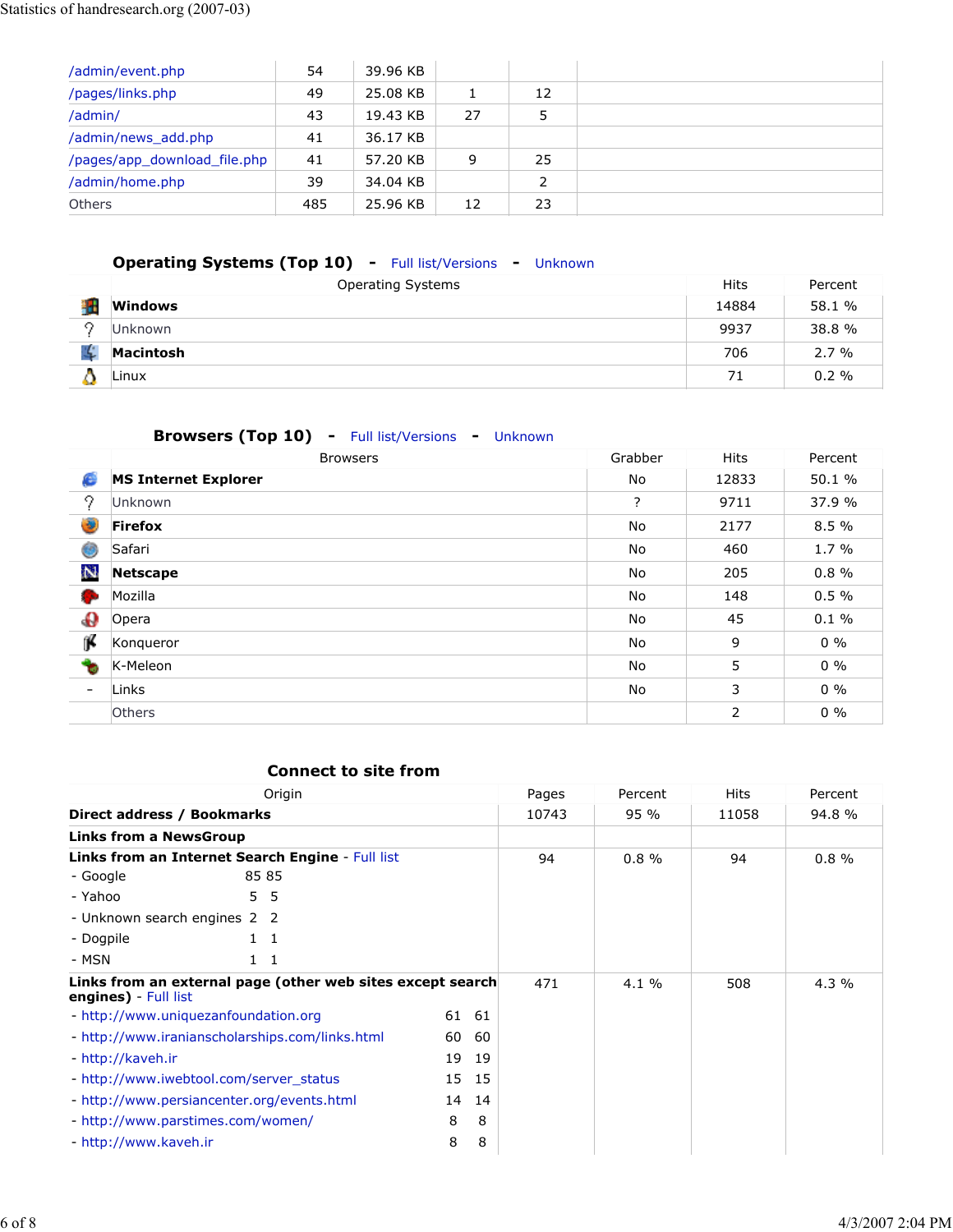| - http://www.parstimes.com/iranian_american.html     | 8 | 8       |
|------------------------------------------------------|---|---------|
| - http://iranianscholarships.com/links.html          | 7 | 7       |
| - http://www.iranianscholarship.com/links.html       | 5 | 5       |
| - http://us.f538.mail.yahoo.com/ym/ShowLetter        | 4 | 4       |
| - http://www.payvand.com/news/07/feb/1317.html       | 4 | 4       |
| - http://us.f431.mail.yahoo.com/ym/ShowLetter        | 4 | 4       |
| - http://us.f504.mail.yahoo.com/ym/ShowLetter        | 4 | 4       |
| - http://paziresh.info/Int.Scholarships.html         | 4 | 4       |
| - http://us.f529.mail.yahoo.com/ym/ShowLetter        | 4 | 4       |
| http://by115fd.bay115.hotmail.msn.com/cgi-bin/getmsg | 4 | 4       |
| - http://us.f382.mail.yahoo.com/ym/ShowLetter        | 3 | 3       |
| - http://us.f819.mail.yahoo.com/ym/ShowLetter        | 3 | 3       |
| - http://persiancenter.org/events.html               | 3 | 3       |
| - http://us.f528.mail.yahoo.com/ym/ShowLetter        | 3 | 3       |
| - http://us.f515.mail.yahoo.com/ym/ShowLetter        | 3 | 3       |
| - http://us.f906.mail.yahoo.com/ym/ShowLetter        | 3 | 3       |
| - http://beshkar.blogspot.com                        | 3 | 3       |
| - http://us.f817.mail.yahoo.com/ym/ShowLetter        | 3 | 3       |
| - Others                                             |   | 214 251 |
| <b>Unknown Origin</b>                                |   |         |

# **Search Keyphrases (Top 10)**

Full list

| 45 different keyphrases    | Search        | Percent |
|----------------------------|---------------|---------|
| bita daryabari             | 13            | 15.8 %  |
| farzad taheripour          | 6             | $7.3\%$ |
| unique zan foundation      | 6             | $7.3\%$ |
| hand research              | 4             | 4.8 $%$ |
| hand research foundation   | 4             | 4.8 $%$ |
| daryabari                  | 3             | 3.6%    |
| bita daryabari foundation  | 3             | 3.6%    |
| iran economy research 2007 | $\mathcal{P}$ | $2.4\%$ |
| www.handresearch.org       | $\mathcal{P}$ | $2.4\%$ |
| bastanzad                  | $\mathcal{P}$ | $2.4\%$ |
| Other phrases              | 37            | 45.1%   |

| 106 different keywords | Search         | Percent |
|------------------------|----------------|---------|
| daryabari              | 19             | $9\%$   |
| bita                   | 16             | 7.6%    |
| foundation             | 15             | 7.1%    |
| research               | 11             | 5.2%    |
| hand                   | 9              | $4.3\%$ |
| taheripour             | $\overline{7}$ | 3.3%    |
| farzad                 | 7              | 3.3%    |
| zan                    | 6              | 2.8 %   |
| unique                 | 6              | 2.8%    |
| iran                   | 5              | 2.3%    |
| piraee                 | $\overline{2}$ | 0.9%    |
| economics              | 2              | 0.9%    |
| economy                | $\overline{2}$ | 0.9%    |
| 2007                   | $\overline{2}$ | 0.9%    |
| growth                 | $\overline{2}$ | 0.9%    |
| in                     | 2              | 0.9%    |
| bastanzad              | $\overline{2}$ | 0.9%    |
| phd                    | $\overline{2}$ | 0.9%    |
| org                    | $\overline{2}$ | 0.9%    |
| nazarian               | $\overline{2}$ | 0.9%    |
| www.handresearch.      | $\overline{2}$ | 0.9%    |
| rafik                  | $\overline{2}$ | 0.9%    |
| ايران                  | $\mathbf{1}$   | $0.4\%$ |
| yochanan               | $\mathbf{1}$   | $0.4\%$ |

áÒ 1 0.4 % Other words 81 81 38.7 %